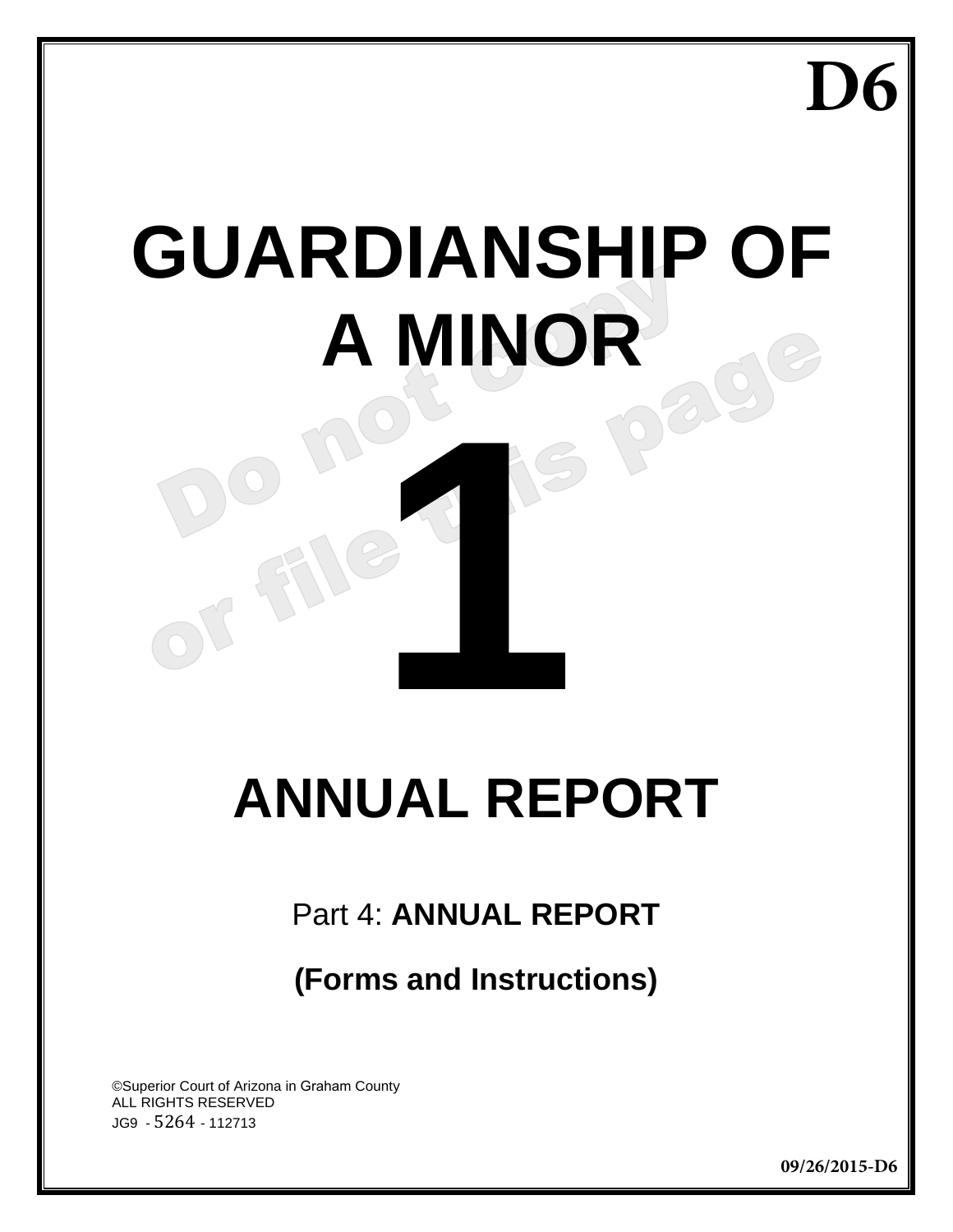#### **SELF SERVICE CENTER**

## **ANNUAL REPORT OF GUARDIAN FOR A MINOR**

(For Cases Filed in the Juvenile Court Only)

## **CHECKLIST**

**You may use the forms and instructions in this packet if the following factors apply to your situation:**

- You have been appointed guardian for a minor, **AND**
- $\checkmark$  It is the yearly anniversary of the date you were appointed guardian, **AND**
- $\checkmark$  Your case number begins with "GC", meaning it was filed in the Juvenile Court,

#### **AND**

 $\checkmark$  You need to file the Annual Report of Guardian (for a Minor).

 Do *NOT* use these forms if your case number begins with "GC", which would mean:

- the case was originally filed in the Probate Court,
- your Annual Report must be filed with the Probate Court,
- the procedures described in this packet do not apply, and
- you need the packet for "Annual Report of Guardian for a Minor Probate Court ONLY"

**READ ME:** Consulting a lawyer before filing documents with the court may help prevent unexpected results. A list of lawyers you may hire to advise you on handling your own case or to perform specific tasks, as well as a list of court-approved mediators can be found on the Self-Service Center website.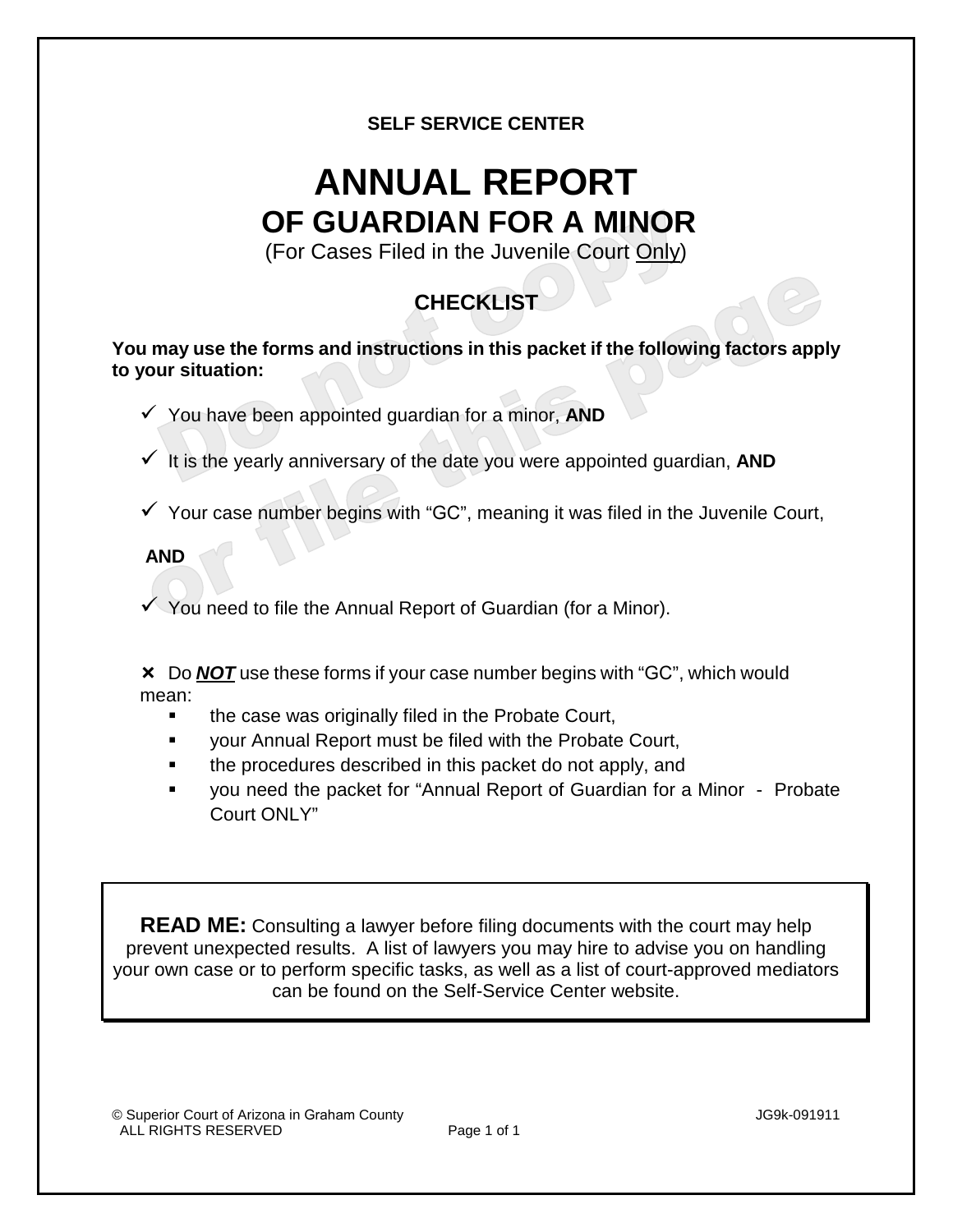#### **SELF-SERVICE CENTER**

### **INSTRUCTIONS: HOW TO FILL OUT THE ANNUAL REPORT OF GUARDIAN**

YOU MAY USE THIS PACKET if you have been appointed as the Guardian for a minor, and it has been a year since your appointment. You must complete this form every year you are the Guardian for the Minor on or before the anniversary date of your appointment as Guardian.

**TOP OF PAGE:** Fill in the information requested about you, the Guardian, at the top, left corner of the form, and then the case caption information (name of the Minor and the case number). Next, write in the date this report is due, which should be the anniversary date of when you were first appointed. Finally, write in the beginning and ending dates of the time period for which you are filing this report, which would generally be from the day after the previous year's anniversary date to the due date (this year's anniversary date). Now match the numbered instruction (below) to the numbered line on the form.

- **1.** Write in the information requested about the Minor.
- **2.** Describe where the Minor lives (not the address). Things to include would be:
	- Whether a private home, a boarding home or school;
	- How many people live in the Minor's room;
	- Who looks after the Minor; **AND**
	- The name of the person in charge; or
	- $\blacksquare$  The name of the place where the Minor lives;
		- The address and the telephone number.
- **3**. Write in the information requested about the Minor's current doctor.
- **4.** Provide the information requested about the Minor's physical and mental health. Make sure you **attach (to this report) a current copy of the doctor's report** about the Minor's current physical and mental health.
- **5.** Provide the Information requested about the Minor's Education: name of school, etc.
- **6.** Answer the questions regarding how many times you saw the Minor over the past year and when you last saw him or her. If the Minor lives with you, you may simply state "Lives with me" and "Every day" or "Nearly every day" or whatever is true for your situation.

Then tell the Judge/Commissioner whether you think the guardianship should continue and the reasons it should or should not continue.

- **7.** Write in the name, address, and telephone number of the person responsible for the Minor's assets. If the Minor does not have any assets, then write in N/A for "not applicable".
- **8. IF the** Minor receives any state, county, or federal agency services, write in the name of the agency contact and describe the services received by the Minor. If the Minor does not receive any services, write in N/A for "not applicable".
- **9. Answer the question about the age of the Minor. If you answered "Yes" to this question, then Answer the next question about whether you believe the Minor will need a guardian after the age of eighteen.**
- **10. MAILING AFFIDAVIT.** Write the names and addresses of the people to whom you mail a **copy** of the ANNUAL REPORT and the date you mail them.
- **11.** Then *sign and print your name* to show that you mailed the document.

#### **NEXT: Follow the instructions in the document titled: Procedures:** *What to do Before and After the Hearing.*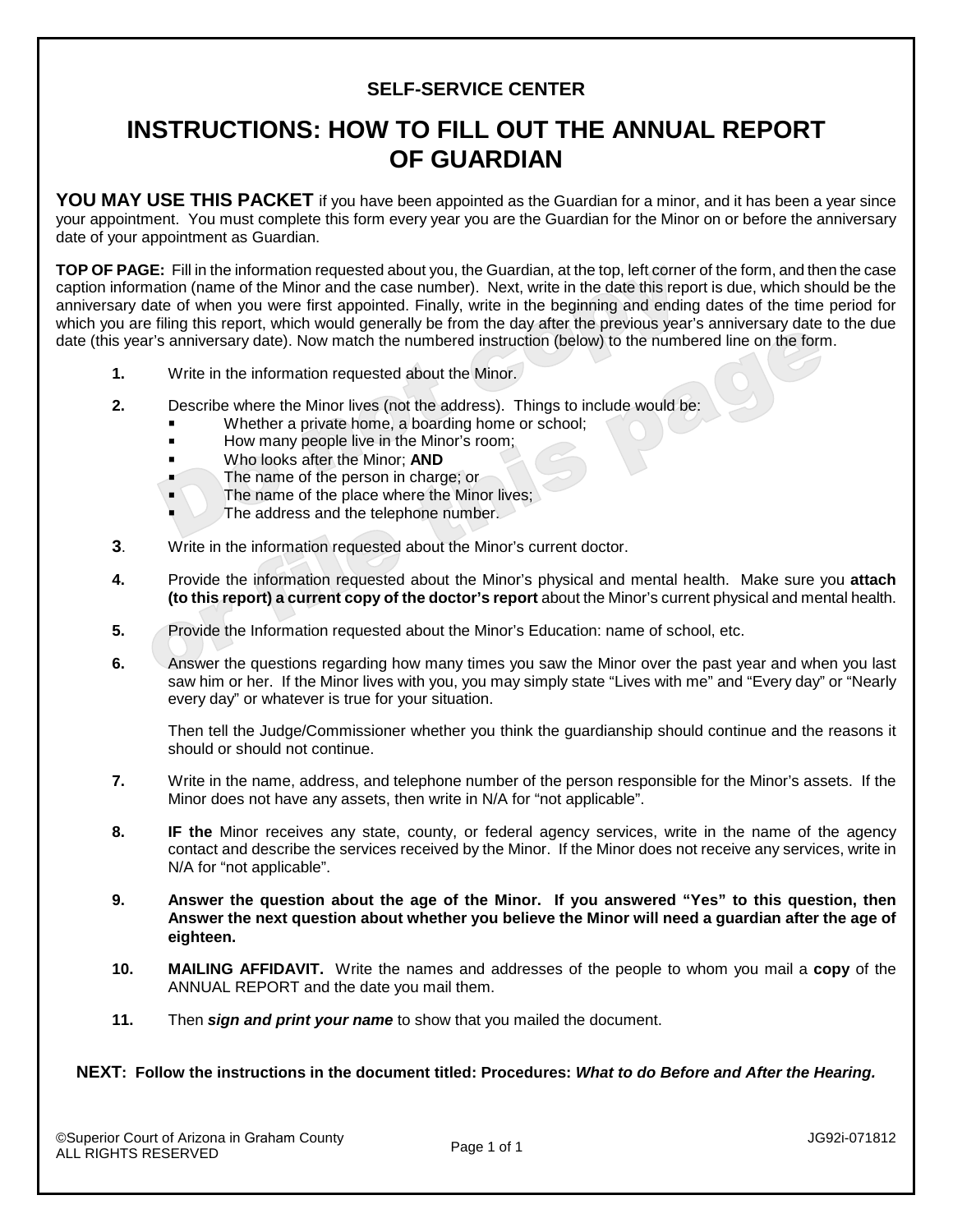| <b>Person Filing:</b><br>Telephone: www.astronomia.com/www.astronomia.com/www.astronomia.com/www.astronomia.com/                                                                                                                                                                                                                            |                                         |                    |                                                |                                                                                                                        | <b>FOR CLERKS USE ONLY</b>       |
|---------------------------------------------------------------------------------------------------------------------------------------------------------------------------------------------------------------------------------------------------------------------------------------------------------------------------------------------|-----------------------------------------|--------------------|------------------------------------------------|------------------------------------------------------------------------------------------------------------------------|----------------------------------|
| Lawyer's Bar Number: Management and the state of the state of the state of the state of the state of the state of the state of the state of the state of the state of the state of the state of the state of the state of the<br>Representing $\Box$ Self, without a Lawyer or $\Box$ Attorney for $\Box$ Petitioner OR $\Box$ Respondent   |                                         |                    |                                                |                                                                                                                        |                                  |
|                                                                                                                                                                                                                                                                                                                                             |                                         |                    |                                                |                                                                                                                        |                                  |
|                                                                                                                                                                                                                                                                                                                                             | <b>SUPERIOR COURT OF ARIZONA</b>        |                    | <b>IN GRAHAM COUNTY</b>                        |                                                                                                                        |                                  |
| In the Matter of Guardianship of:                                                                                                                                                                                                                                                                                                           |                                         |                    | <b>Case Number</b>                             |                                                                                                                        |                                  |
| A Minor                                                                                                                                                                                                                                                                                                                                     |                                         |                    |                                                |                                                                                                                        | <b>ANNUAL REPORT OF GUARDIAN</b> |
| <b>PERIOD FROM</b>                                                                                                                                                                                                                                                                                                                          | <b>TO</b>                               |                    |                                                | DUE:                                                                                                                   |                                  |
| MO DAY YR                                                                                                                                                                                                                                                                                                                                   |                                         | MO DAY YR          |                                                |                                                                                                                        | MO DAY<br><b>YR</b>              |
| <b>Instructions to Guardian:</b> Arizona law (A.R.S. 14-5315) requires every guardian to submit a report<br>to the Court each year regarding the children. Please complete this report and file with the Court on or                                                                                                                        |                                         |                    |                                                | before the ordered due date. When complete, mail the report to:                                                        |                                  |
|                                                                                                                                                                                                                                                                                                                                             | <b>GRAHAM COUNTY CLERK OF THE COURT</b> |                    | 800 WEST MAIN STREET<br>SAFFORD, ARIZONA 85546 |                                                                                                                        |                                  |
| You must also mail a copy of the report to anyone else entitled to notice, including the children if he or she<br>is at least 14 years old, even if he or she resides with you. Fill out the Affidavit of Mailing at the end of the<br>report to show the names and addresses of all the people to whom you mail the report and the date on |                                         | which you mail it. |                                                |                                                                                                                        |                                  |
| REMINDER: YOU MUST ATTACH A DOCTOR'S RECORD, REPORT OR LETTER THAT THE<br>CHILDREN HAVE BEEN SEEN BY A DOCTOR WITHIN THE ONE-YEAR REVIEW PERIOD.                                                                                                                                                                                            |                                         |                    |                                                |                                                                                                                        |                                  |
|                                                                                                                                                                                                                                                                                                                                             |                                         |                    |                                                |                                                                                                                        |                                  |
| I am the Guardian and I make these statements to the Court under penalty of perjury:<br>Information about the Children.                                                                                                                                                                                                                     |                                         |                    |                                                |                                                                                                                        |                                  |
| 1.<br><b>Children's Names:</b>                                                                                                                                                                                                                                                                                                              |                                         |                    |                                                |                                                                                                                        |                                  |
| <b>Street Address:</b>                                                                                                                                                                                                                                                                                                                      |                                         |                    |                                                | <u> 1989 - Johann Stoff, deutscher Stoff, der Stoff, der Stoff, der Stoff, der Stoff, der Stoff, der Stoff, der S</u>  |                                  |
| City, State, Zip Code:                                                                                                                                                                                                                                                                                                                      |                                         |                    |                                                | <u> 2008 - An Dùbhlachd ann an Dùbhlachd ann an Dùbhlachd ann an Dùbhlachd ann an Dùbhlachd ann an Dùbhlachd ann a</u> |                                  |
| Telephone:                                                                                                                                                                                                                                                                                                                                  |                                         |                    | Date of Birth:                                 |                                                                                                                        | (month, day, year)               |
|                                                                                                                                                                                                                                                                                                                                             |                                         |                    |                                                |                                                                                                                        |                                  |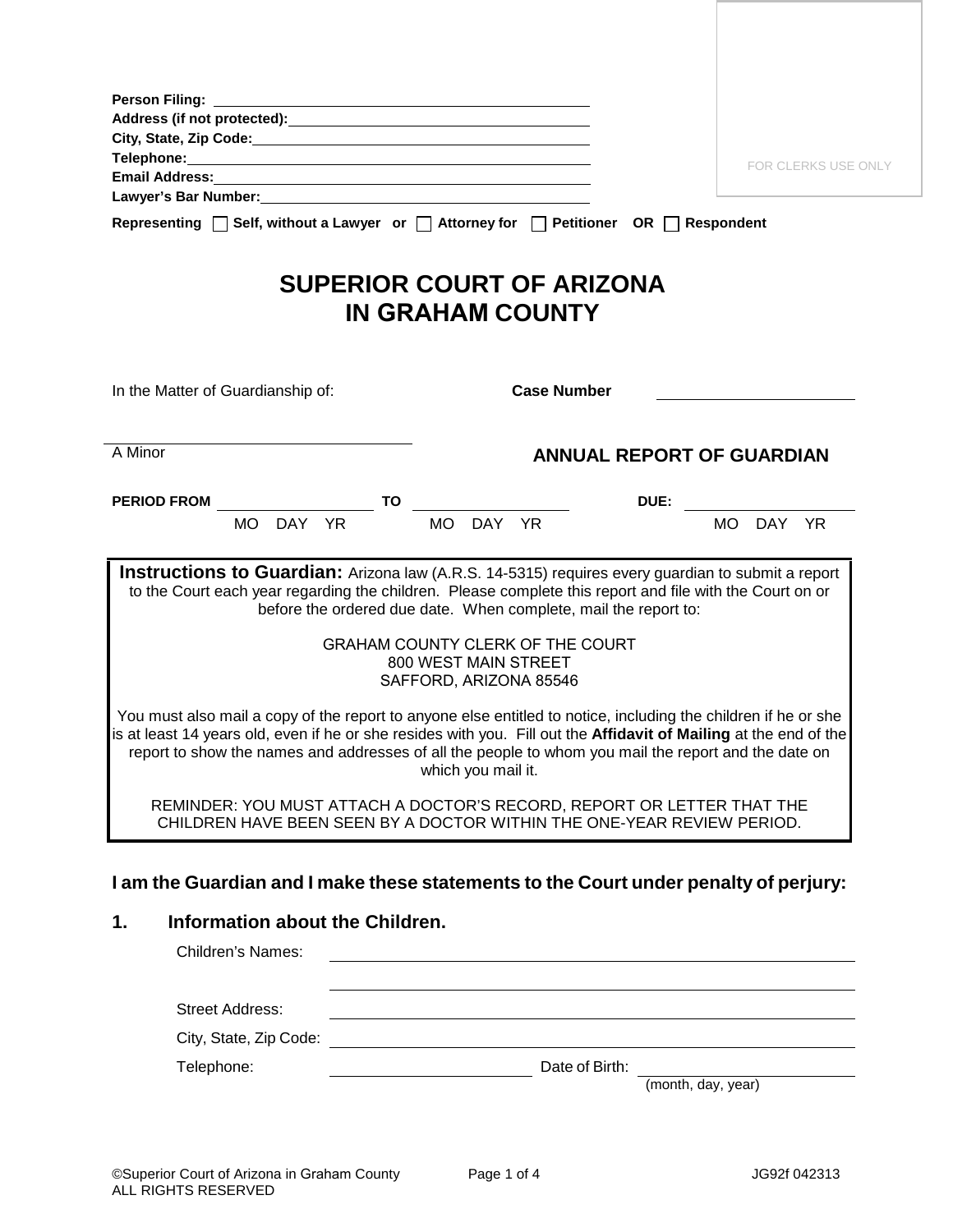#### **2. Information about where the Children live.**

A. Describe where the Children live (private home, boarding school, etc.)

B. Provide the information requested below about the home or facility.

| Name of Person in Charge or<br>Facility: |  |
|------------------------------------------|--|
| Name of Facility:                        |  |
| Street Address:                          |  |
| City, State, Zip Code):                  |  |
| Telephone Number(s):                     |  |

#### **3. Information about the Children's Doctor.**

Current Doctor (Name): Doctor's Address: Doctor's Telephone Number:

#### **4. Information about the Children's physical and mental health.**

#### **A. Date the Children were last seen by a doctor:**

**B. Changes in Children's health.** Have there been any major changes in the Minor's physical and/or mental condition in the last year? If so, please describe the change.

#### **YOU MUST ATTACH A COPY OF A CURRENT RECORD, REPORT OR LETTER FROM A DOCTOR OR REGISTERED NURSE**

#### **5. Information about the Children's Education.**

- **a. Name of School District:**
- **b. Name/Address of School:**
- **c. Last Grade Completed:**
- **d. Describe Child(ren)'s School Experience** (grades, relationships, behavior)**:**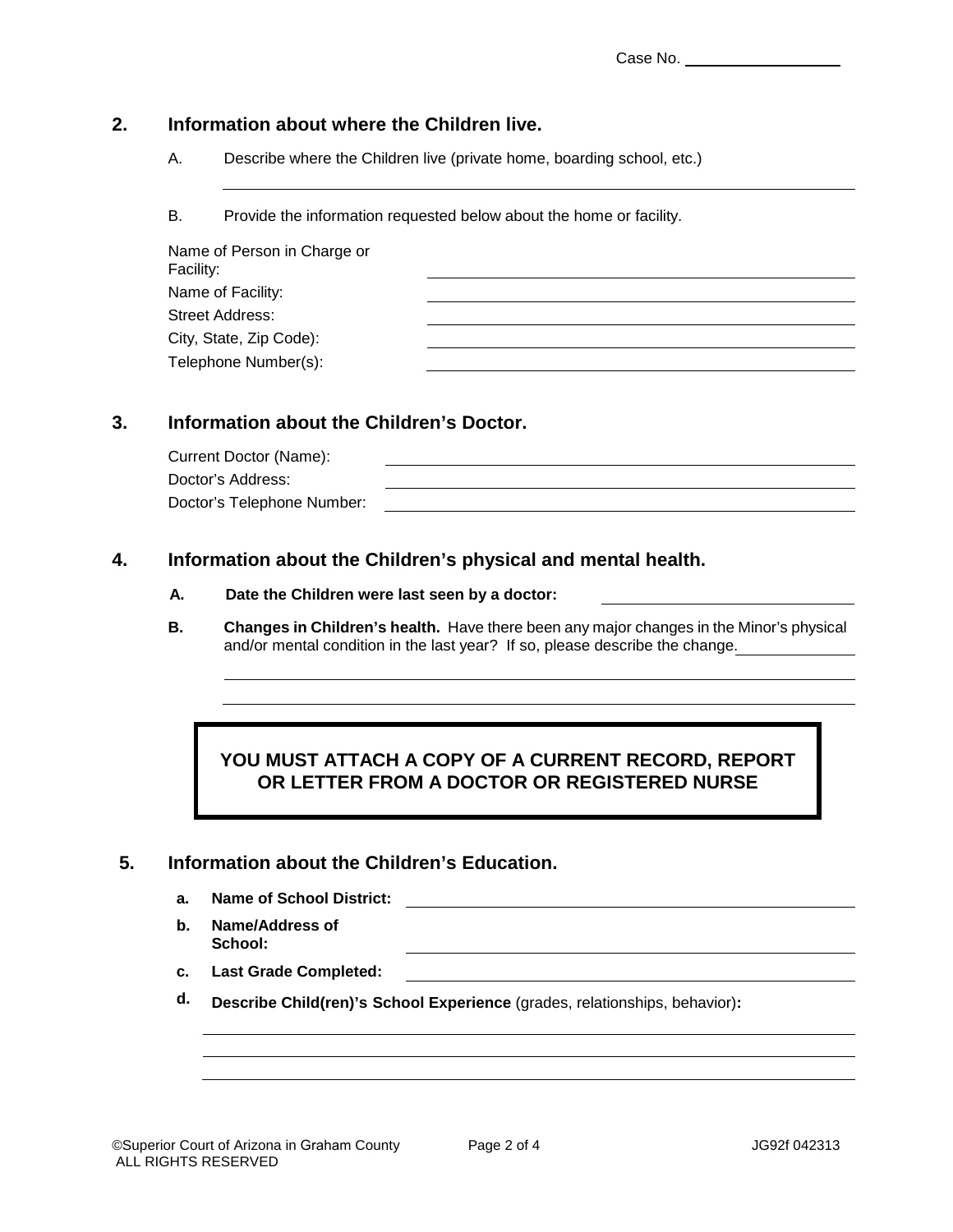#### **6. Information from the Guardian.**

**How many times have you, the Guardian, seen the Children in the last 12 months?**

|          | What was the date of the last visit?<br>What is your opinion about whether the guardianship should continue?<br>(Explain.)                            |                   |
|----------|-------------------------------------------------------------------------------------------------------------------------------------------------------|-------------------|
|          |                                                                                                                                                       |                   |
|          | Information about the Children's assets:                                                                                                              |                   |
| А.<br>В. | Do the Children have assets greater than \$5000?<br>Yes<br>IF YES, has a conservatorship been ordered as required by A.R.S $\S$ 14-5401 $\square$ Yes | l No<br>$\Box$ No |

**8. Information about State, County or Federal Agency Services:** Does the Minor receive any state, county or federal agency services? If so, write in the name of the agency contact and describe the services received by the Minor.

#### **9. Information about Children's Age and Guardianship After Age of 18:**

Will the Children reach the age of 18 within the next twelve months?  $\Box$  YES  $\Box$  NO

**Are the Children disabled or incapacitated to the extent that he or she will need a guardian after reaching the age of 18?**

**YES.** I believe the Minor will need a guardian after the age of 18.

**No.** I do not believe the Minor will need a guardian after the age of 18.

**10. AFFIDAVIT OF MAILING:** I have mailed or will mail this **Annual Report of Guardian** to the following people at the following address(es) on this date:

|                       | (Month/Day/Year) |
|-----------------------|------------------|
| Name:                 |                  |
| Address:              |                  |
|                       |                  |
| City State, Zip Code: |                  |
| Name:                 |                  |
| Address:              |                  |
|                       |                  |
| City State, Zip Code: |                  |
|                       |                  |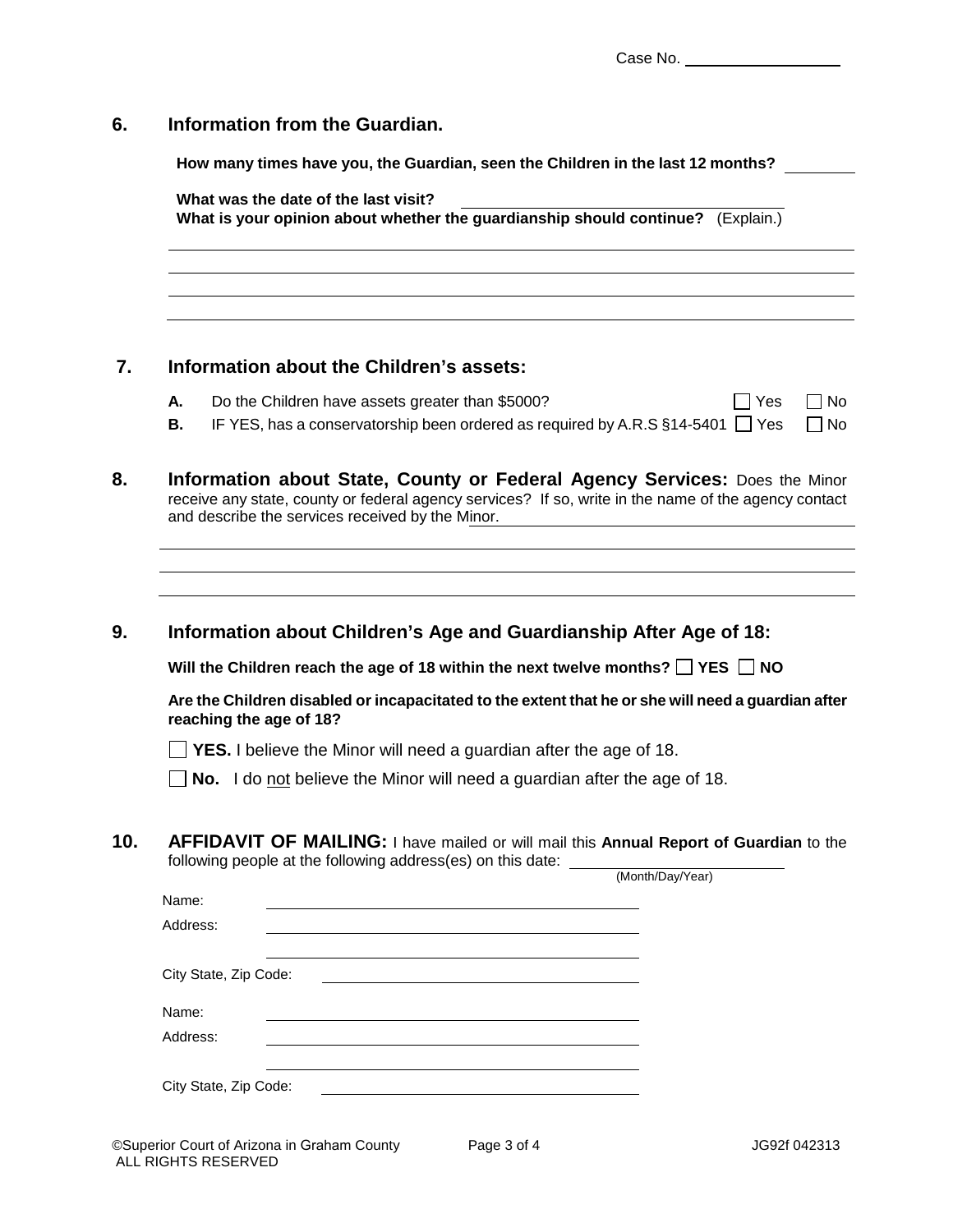Case No.

| Name:                 |  |  |  |  |  |  |
|-----------------------|--|--|--|--|--|--|
| Address:              |  |  |  |  |  |  |
|                       |  |  |  |  |  |  |
| City State, Zip Code: |  |  |  |  |  |  |
|                       |  |  |  |  |  |  |
| Name:                 |  |  |  |  |  |  |
| Address:              |  |  |  |  |  |  |
|                       |  |  |  |  |  |  |
| City State, Zip Code: |  |  |  |  |  |  |

**UNDER PENALTY OF PERJURY: I declare to the Court that the information I have provided in this document is true and correct to the best of my knowledge and belief.**

DATED:

Signature of Guardian

**PRINTED Name of Guardian**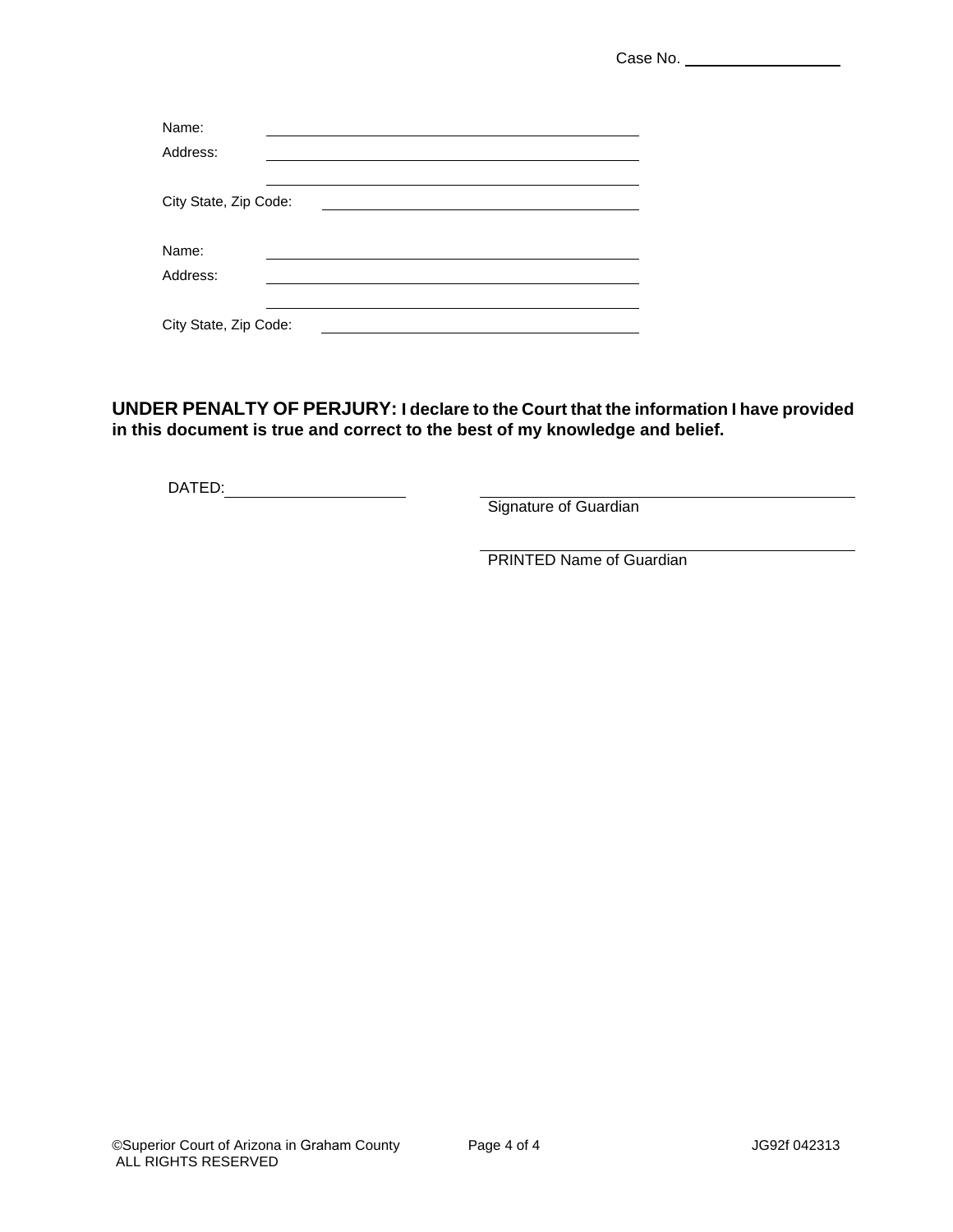#### **SELF-SERVICE CENTER**

#### **APPOINTMENT OF GUARDIAN FOR A MINOR**

#### **PROCEDURES: What to do Before and After the Court Hearing**

#### **I. BEFORE THE COURT HEARING:**

Please review the following information, and take appropriate action.

- **1. LANGUAGE: Do you need a court interpreter?** At least **10 days before the hearing**; if you need the services of a court interpreter, please **call** the court interpreters' office at **602-506- 0490.**
- **2. HEARING RECORD: Digital Recording or Court Reporter?** The Juvenile Court uses a digital audio recording system to preserve the official record of the proceedings. If you or another party wants a court reporter to transcribe the Court hearing, you or the party requesting the court reporter must:
	- At least **72 hours before the start** of the hearing:
	- **Write** a request to the Clerk of Court asking that a court reporter transcribe the hearing,
	- **Photocopy** your written request, and
	- **Take** the copies to the Clerk of Court for **filing**; place the **copy in the Judge's basket**.
- **3. PREPARE TESTIMONY:** Think about what you want to say to the Judge such as:
	- Why is the Guardianship needed? Why should the proposed Guardian be appointed?
	- Do I need a **witness(es)**? How would a witness clarify the judge's understanding of the need for the guardianship?
		- $\sigma$  NOTE: Ask the witness to come to the hearing if you think the witness testimony will help your case.
- **4. DOCUMENTS: Bring the following documents to the Court Hearing**:
	- **Part 1 Documents**, consisting of:
		- **Petition** for Appointment/of Guardian of a Minor
		- **Affidavit** of Person to be Appointed Guardian (A.R.S. § 14-5106)
		- $\triangleright$  **Consent of parent** (if applicable)
		- **Consent of (other) parent** (if applicable)
	- **Part 2 Service of Notice Documents**, consisting of:
		- $\triangleright$  Notice of Hearing
		- $\triangleright$  Proof of Notice of Hearing
		- $\triangleright$  Waiver of Notice (if applicable) signed by interested person
		- $\triangleright$  Acceptance of Service (if applicable) signed by interested person
		- $\triangleright$  Affidavit Supporting Publication (if applicable)
		- $\triangleright$  Affidavit of Publication (if applicable)
- **5. PHOTO IDENTIFICATION (ID):** Take this to the Court Hearing. If the Judge grants the Petition for Appointment, you may be asked to sign an Acceptance of Appointment, which requires you to show your Photo ID.